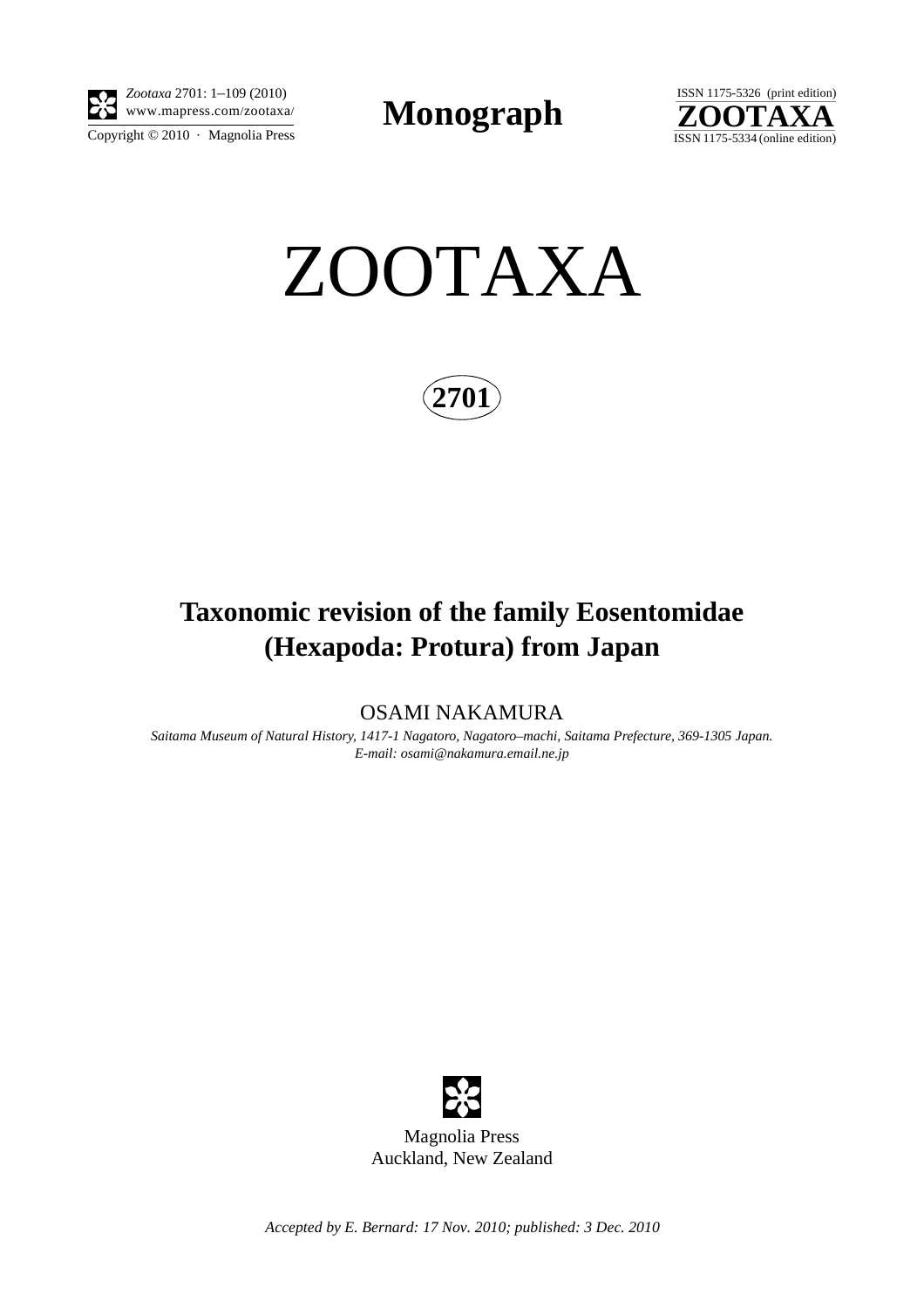OSAMI NAKAMURA **Taxonomic revision of the family Eosentomidae (Hexapoda: Protura) from Japan** (*Zootaxa* 2701) 109 pp.; 30 cm. 3 December 2010

ISBN 978-1-86977-619-0 (paperback)

ISBN 978-1-86977-620-6 (Online edition)

FIRST PUBLISHED IN 2010 BY Magnolia Press P.O. Box 41-383 Auckland 1346 New Zealand e-mail: zootaxa@mapress.com http://www.mapress.com/zootaxa/

© 2010 Magnolia Press

All rights reserved.

No part of this publication may be reproduced, stored, transmitted or disseminated, in any form, or by any means, without prior written permission from the publisher, to whom all requests to reproduce copyright material should be directed in writing.

This authorization does not extend to any other kind of copying, by any means, in any form, and for any purpose other than private research use.

ISSN 1175-5326 (Print edition) ISSN 1175-5334 (Online edition)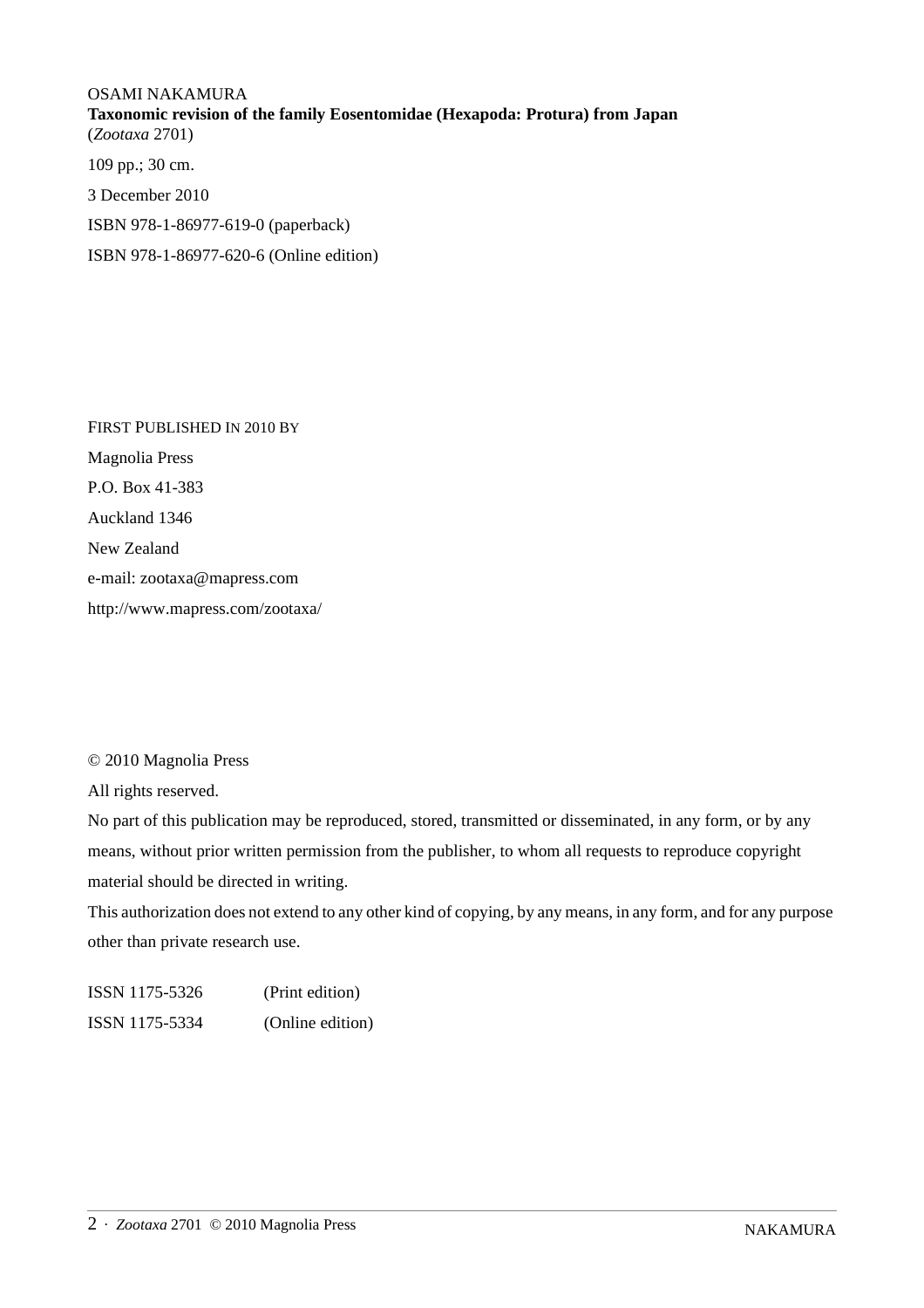# **Table of contents**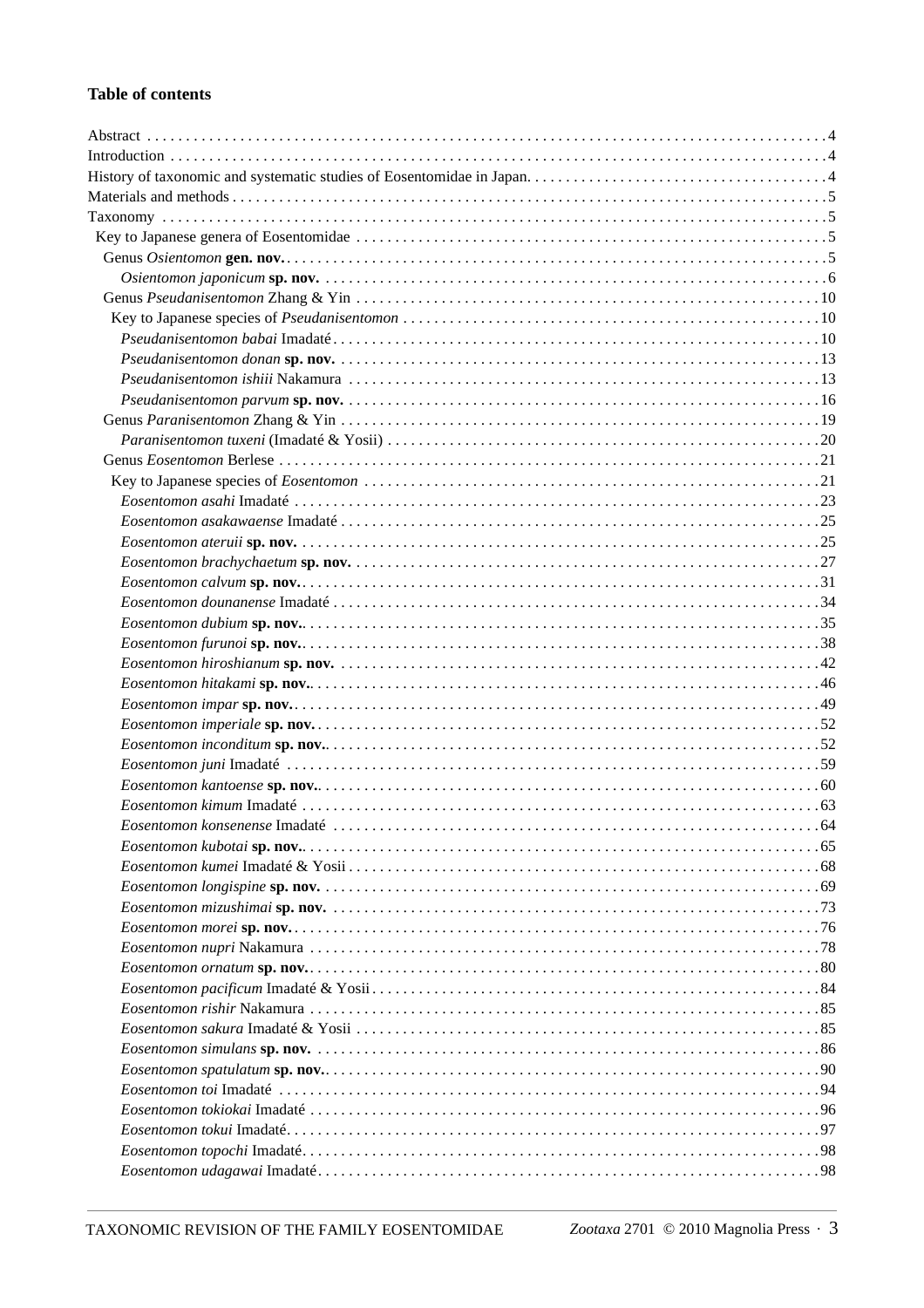# **Abstract**

The family Eosentomidae from Japan is revised. A new genus, *Osientomon,* is erected and a new species is ascribed to this genus. This new genus is characterized by the short, setiform sensillum *g,* absence of sensilla *e* and *b'1* on foretarsus*,* and S-shaped processus sternalis and duck's head type caput processus on the female squama genitalis. Two new species are added to the genus *Pseudanisentomon* and 19 new species and 1 new record of the genus *Eosentomon* are described. As a result, 43 species belonging to 4 genera are now recognized from Japan. Taxonomic keys are provided for the identification of the genera and species from Japan.

**Key words:** *Eosentomon*, key, new genus, new record, new species, *Osientomon*, *Paranisentomon*, *Pseudanisentomon*, taxonomy

## **Introduction**

The family Eosentomidae is distributed worldwide and approximately 310 species have so far been recorded (Szeptycki, 2007). In Japan, Imadaté (1974b) published a monograph of Japanese Protura and summarized 13 species of this family. However, considerable materials have been collected since then by many persons throughout Japan, and the known fauna has been significantly increased, so that twenty species are currently known in three genera.

Since Imadaté (1974b) some new and useful characters for species diagnoses, especially for the genus *Eosentomon*, have been described, among which are the chaetotaxy of the head (Szeptycki, 1984) and the structure of some elements of the mouthparts (Bernard, 1990). Further, a classification of body setae according to their shape has been given by Bernard (1990) for *Eosentomon*. These characters so far have not been examined in many of the Japanese species.

I have examined large numbers of specimens collected from Japan, including type series of the Japanese species, and recognize 43 species belonging to four genera. In this study, I review all of the species of the family Eosentomidae from Japan.

## **History of taxonomic and systematic studies of Eosentomidae in Japan**

Yoshii (1938) described the first species of Protura, *Acerentomon nippon*, assigning it to the family Acerentomidae. Imadaté (1954) summarized collecting records of Protura from Japan and reported the occurrence of *Eosentomon* for the first time. Although he considered the specimens to represent new species, he did not describe them but reported only the occurrence of the genus. A specimen of *Eosentomon* was reported from Yakushima Island (Imadaté, 1956), but it was a juvenile and could not be identified. The first eosentomid described from Japan was *E. tuxeni* Imadaté & Yosii (1959) (now *Pseudanisentomon tuxeni*). Since then, many new species have been described and faunistic knowledge of Japanese Eosentomidae has rapidly increased (Baba & Imadaté, 1964; Imadaté, 1961a, b, 1964a, 1965a, 1969, 1974a, b; Imadaté & Nishihira, 1961, 1963). Imadaté's monograph (1974b) summarized Japanese Protura, including 13 *Eosentomon* spp. representing 5 of Tuxen's species groups (1964). Zhang & Yin (1984) reviewed the subfamily Anisentominae and created three new genera, *Neanisentomon, Pseudanisentomon* and *Paranisentomon*, moving one Japanese species to the genus *Pseudanisentomon* and another to *Paranisentomon*. Since the publication of Imadaté's monograph (1974b), much material has been collected from many localities in Japan, which has greatly increased the faunistic knowledge of Protura in Japan (e.g., Imadaté, 1994a, 1995; Imadaté & Harada, 1983, 1987; Imadaté & Kinjo, 1985; Imadaté & Nakamura, 1989; Imadaté & Ohnishi, 1979, 1993; Imadaté & Tanaka, 1981, 1991). This material also has been used to describe numerous new species (Imadaté, 1994b, c; Nakamura, 1983a, b, 1996, 2004b).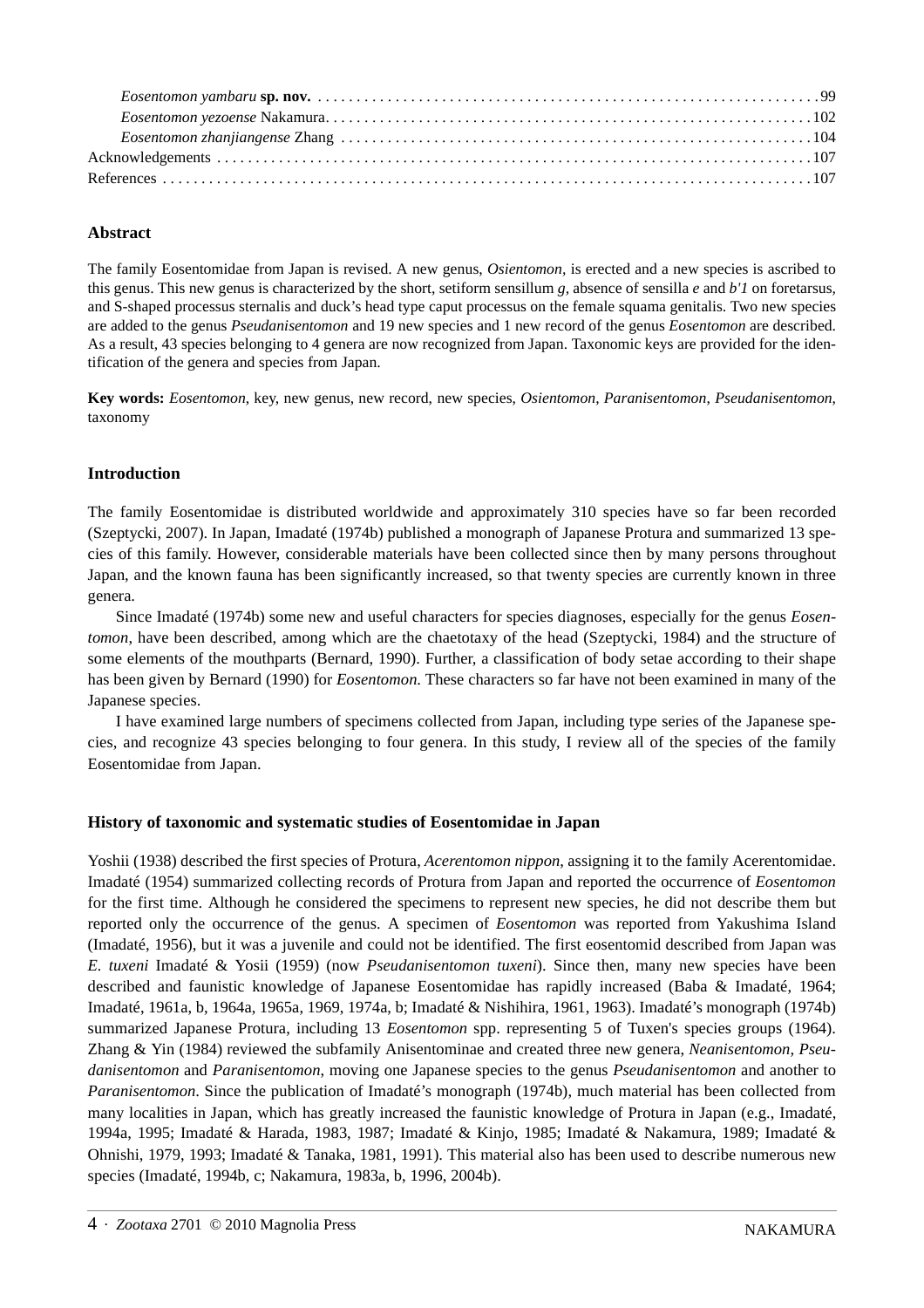*asakawaense* is a member of this group. Three other species, *E. furunoi, E. kantoense* and *E. spatulatum,* possibly belong to this group because they possess the semicircular caput processus, though lacking the accessory sclerotization.

*Maya***-group.** This group is characterized by the processus sternalis of the indistinct or "dissolved" caput processus appearing as a free rod and the corpus processus coalescing with the lateral sclerotization of stylus to form a broad or narrower structure terminating in the filum processus. Three species, *E. calvum, E. nupri* and *E. zhanjiangense*, possess the "dissolved" caput processus, and therefore are assigned to this group.

**Unassigned species.** *Eosentomon dounanense, E. morei* and *E. ornatum* do not correspond to any species group. Since female specimens of *E. kimum* have not been discovered, its species group assignment can not be determined.

#### **Acknowledgements**

I am much indebted to Professor S. Higashi for his reading the manuscript and helpful kind suggestions, to Dr. H. Tamura for valuable comments, criticism and encouragement, and to the late Dr. G. Imadaté for his invaluable advice in early course of my proturan study. I thank Dr. E. C. Bernard and Dr. J. Shrubovych for their valuable suggestions and constructive comments. I am also grateful to Dr. M. J. Toda, Dr. N. Kaneko and Dr. M. Ohara for critical reading of the manuscript. I wish to express my hearty thanks to Dr. H. Ono, National Museum of Nature and Science, Tokyo, for arranging the loan of the type specimens and specimens of Imadaté's Collection, and to Dr. H. Mizushima for the loan of ample specimens from Nansei Islands. Furthermore, I sincerely thank to all the organization, departments, laboratories and scientists who favored me with every kind of cooperation and help through the present study, especially the members of Ibaraki Meeting of Soil Zoologists for providing a vast number of proturan specimens. The present study was partly supported by the Grant-in-aid for Scientific Research (08918004, 13918007 and 16918035) from the Ministry of Education, Science and Culture, Japan. This manuscript is a part of doctoral thesis submitted to the graduate school of Environmental Science, Hokkaido University.

#### **References**

Baba, K. & Imadaté, G. (1964) [Protura from Niigata Prefecture.] *Insects of Niigata*, 8, 2–6. (In Japanese)

- Bernard, E.C. (1990) New species, clarifications, and changes in status within *Eosentomon* Berlese (Hexapoda: Protura: Eosentomidae) from the United States. *Proceedings of the Biological Society of Washington*, 103, 861–890.
- Chao, R.F. & Chen, C.S. (1996) The genus *Eosentomon* from Taiwan (Protura: Eosentomidae). *Chinese Journal of Entomology*, 16, 303–321.
- Copeland, T.P. & White, C. (1978) A new species of *Eosentomon* (Protura, Eosentomidae) from North Carolina and Tennessee. *Proceedings of the Entomological Society of Washington*, 80, 485–492.
- Ewing, H.E. (1940) The Protura of North America. *Annals of the Entomological Society of America*, 33, 495–551.
- Imadaté, G. (1954) [The collecting records for Protura from Japan.] *Shinkonchû*, 7, 29–30. (In Japanese)
- Imadaté, G. (1956) [Protura from Yakushima Island.] *Shinkonchû*, 9, 24. (In Japanese)
- Imadaté, G. (1961a) A new species of Protura, *Eosentomon asahi* n. sp., from Japan. *Kontyû, Tokyo*, 29, 123–131.
- Imadaté, G. (1961b) Two new proturan species of the genus *Eosentomon* Berlese from Japan. *Kontyû, Tokyo*, 29, 132–140.
- Imadaté, G. (1964a) Taxonomic arrangement of Japanese Protura (I). *Bulletin of the National Science Museum, Tokyo*, 7, 37– 81.
- Imadaté, G. (1965a) Taxonomic arrangement of Japanese Protura (III). *Bulletin of the National Science Museum, Tokyo*, 8, 23– 69.
- Imadaté, G. (1965b) Proturans-fauna of Southeast Asia. *Nature and Life in Southeast Asia*, 4, 195–302.
- Imadaté, G. (1969) [Protura from the Ogasawara (Bonin) Islands.] *Kontyû, Tokyo*, 37, 289. (In Japanese)
- Imadaté, G. (1974a) Contributions towards a revision of Japanese Protura. *Revue d'Écologie et du Biologie du Sol*, 10(for 1973), 603–628.
- Imadaté, G. (1974b) *Fauna Japonica. Protura (Insecta).* Keigaku Publishing Company, Ltd., Tokyo, 351 pp.
- Imadaté, G. (1977) [A critical review of proturan studies in Japan.] *Edaphologia*, 17, 1–28. (In Japanese)
- Imadaté, G. (1994a) Contributions towards a revision of the proturan fauna of Japan (IX) Collecting data of acerentomid and sinentomid species in the Japanese Islands. *Bulletin of the Department of General Education Tokyo Medical and Dental University*, 24, 45–70.
- Imadaté, G. (1994b) A new *Eosentomon* (Protura, Eosentomidae) from Yonaguni Island, Southwest Japan. *Japanese Journal of*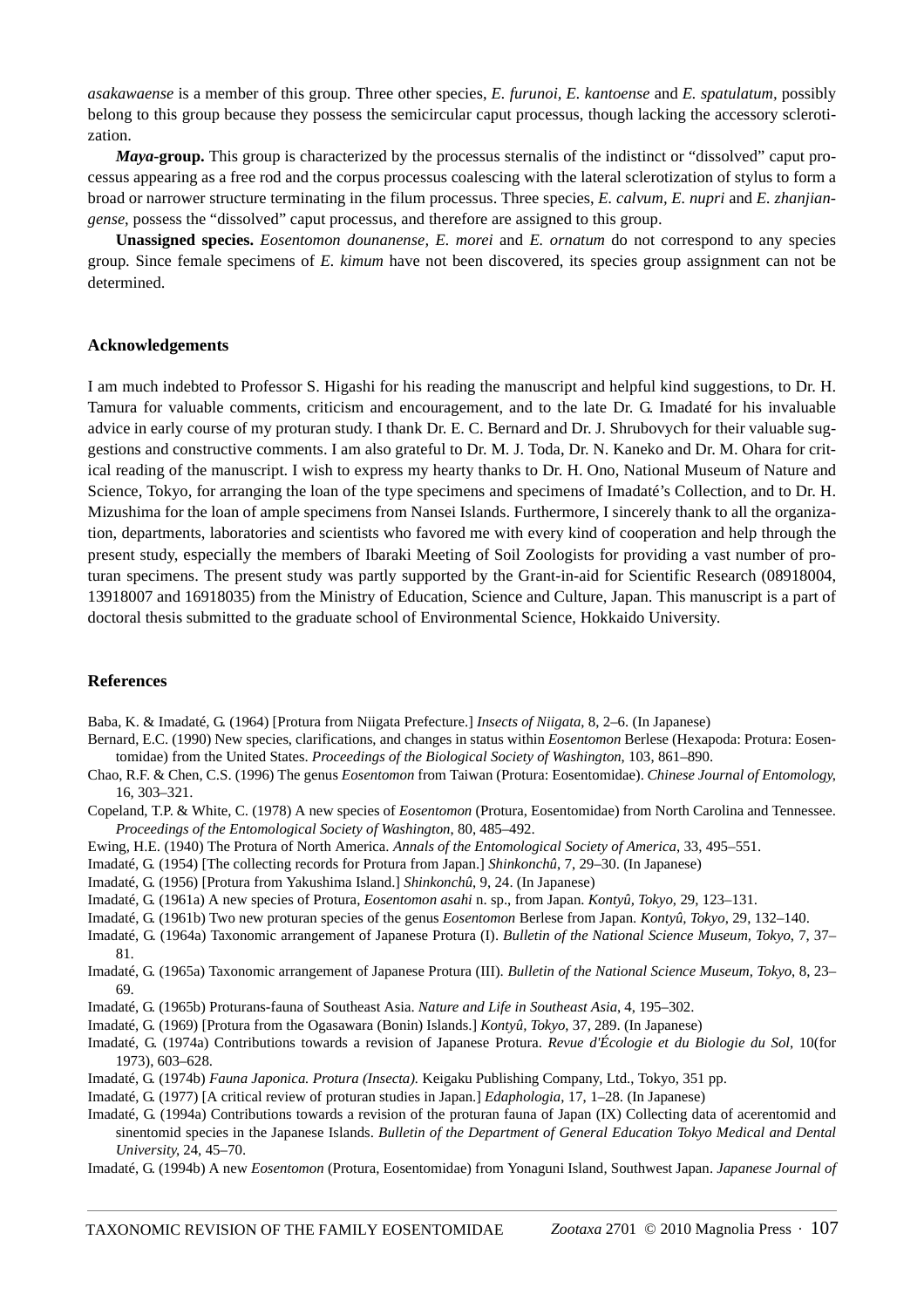*Entomology*, 62, 309–313.

- Imadaté, G. (1994c) Two new species of the genus *Eosentomon* Berlese (Protura: Eosentomidae) from northern Japan. *Proceeding of the Japanese Society of Systematic Zoology*, 51, 42–50.
- Imadaté, G. (1995) Contributions towards a revision of the proturan fauna of Japan. (X) Collecting data of eosentomid species in the Japanese Islands. *Bulletin of the Department of General Education, Tokyo Medical and Dental University*, 25, 1–37.
- Imadaté, G. & Harada, H. (1983) Contributions towards a revision of the proturan fauna of Japan. (III) New collecting records from Shikoku and the western part of Honshu. *Bulletin of the Department of General Education, Tokyo Medical and Dental University*, 13, 1–25
- Imadaté, G. & Harada, H. (1987) Contributions towards a revision of the proturan fauna of Japan. (V) New collecting records from the central part of Honshu. *Bulletin of the Department of General Education, Tokyo Medical and Dental University*, 17, 19–33.
- Imadaté, G. & Kinjo, N. (1985) Contributions towards a revision of the proturan fauna of Japan. (IV) New collecting records from the northern part of Honshu. *Bulletin of the Department of General Education, Tokyo Medical and Dental University*, 15, 35–53.
- Imadaté, G. & Nakamura, O. (1989) Contributions towards a revision of the proturan fauna of Japan. (VI) New collecting records from the eastern part of Honshu. *Bulletin of the Department of General Education, Tokyo Medical and Dental University*, 19, 39–76
- Imadaté, G. & Nishihira, M. (1961) Notes on some proturans from Okinawa. *Kontyû, Tokyo*, 29, 234–239. (In Japanese with English summary)
- Imadaté, G. & Nishihira, M. (1963) [Additional notes on Okinawan proturans.] *Kontyû, Tokyo*, 31, 26. (In Japanese)
- Imadaté, G. & Ohnishi, J. (1979) Contributions towards a revision of the proturan fauna of Japan. (I) New collecting records from Hokkaido. *Bulletin of the Department of General Education, Tokyo Medical and Dental University*, 9, 1–17.
- Imadaté, G. & Ohnishi, J. (1993) Contributions towards a revision of the proturan fauna of Japan. (VIII) Further collecting records from northern and eastern Japan. *Bulletin of the Department of General Education, Tokyo Medical and Dental University*, 23, 31–66.
- Imadaté, G. & Szeptycki, A. (1976) The Proturans from North Korea. *Bulletin of the National Science Museum, Tokyo, Series A (Zoology)*, 2, 267–276
- Imadaté, G. & Tanaka, S. (1981) Contributions towards a revision of the proturan fauna of Japan. (II) New collecting records from Kyushu and the Ryukyu Islands. *Bulletin of the Department of General Education, Tokyo Medical and Dental University*, 11, 1–16.
- Imadaté, G. & Tanaka, S. (1991) Contributions towards a revision of the proturan fauna of Japan. (VII) Further collecting records from central and western Japan. *Bulletin of the Department of General Education, Tokyo Medical and Dental University*, 21, 71–92.
- Imadaté, G. & Yosii, R. (1959) A synopsis of Japanese species of Protura. *Contributions from the Biological Laboratory, Kyoto University*, 6, 1–43.
- Nakamura, O. (1983a) A new species of the genus *Eosentomon* (Protura, Eosentomidae) from Hokkaido, northern Japan. *Kontyû, Tokyo*, 51, 140–143.
- Nakamura, O. (1983b) *Eosentomon nupri* sp. nov. from Hokkaido (Protura, Eosentomidae). *Kontyû, Tokyo*, 51, 596–600.
- Nakamura, O. (1996) A new species of the genus *Pseudanisentomon* (Protura, Eosentomidae) from central Japan. *Edaphologia*, 57, 7–12.
- Nakamura, O. (1997) Protura from Taiwan. *Edaphologia*, 59, 17–53.
- Nakamura, O. (2004a) Protura from Khabarovsk, the Russian Far East. *Edaphologia*, 75, 17–35.
- Nakamura, O. (2004b) A new species of the genus *Eosentomon* (Insecta: Protura: Eosentomidae) from Rishiri Island, Hokkaido, northern Japan. *Species Diversity*, 9, 359–366.
- Nosek, J. (1978) Madagascarian Protura. I. Taxonomy. *Bulletin du Museum national d'Histoire naturelle (Paris), 3e ser., No. 512, Ecologie generale*, 41, 3–28.
- Szeptycki, A. (1984) Three new species of *Eosentomon* Berlese, 1909, from Poland with redescription of *Eosentomon germanicum* Prell, 1912 (Protura). *Polskie Pismo Entomologiczne*, 54, 195–213.
- Szeptycki, A. (1985) Polish Protura. III. *Eosentomon bohemicum* Rusek, 1966 and related species. *Polskie Pismo Entomologiczne*, 55, 531–574.
- Szeptycki, A. (2007) Catalogue of the world Protura. *Acta zoologica Cracoviensia, Ser. B Invertebrata*, 50, 1–210.
- Szeptycki, A. & Imadaté, G. (1987) The Proturans from North Korea. *Bulletin of the National Science Museum, Tokyo, Series A (Zoology)*, 13, 165–183.
- Tuxen, S.L. (1964) *The Protura. A revision of the species of the world with keys for determination.* Hermann, Paris, 360 pp.
- Tuxen, S.L. (1967) Australian Protura, their phylogeny and zoogeography. *Zeitschrift für zoologische Systematik und Evolutionsforschung*, 5, 1–53.
- Tuxen, S.L. (1975) *Isoentomon*, a new genus within the Eosentomoidea (Protura: Eosentomidae). *Entomologica Scandinavica*, 6, 89–101.
- Tuxen, S.L. (1976) The Protura (Insecta) of Brazil, especially Amazonas. *Amazoniana*, 5, 417–463.
- Tuxen, S.L. & Imadaté, G. (1975) The Protura of the Bismarck Archipelago and Solomon Islands. *Bulletin of the British Museum (Natural History) Entomology*, 31, 333–375.